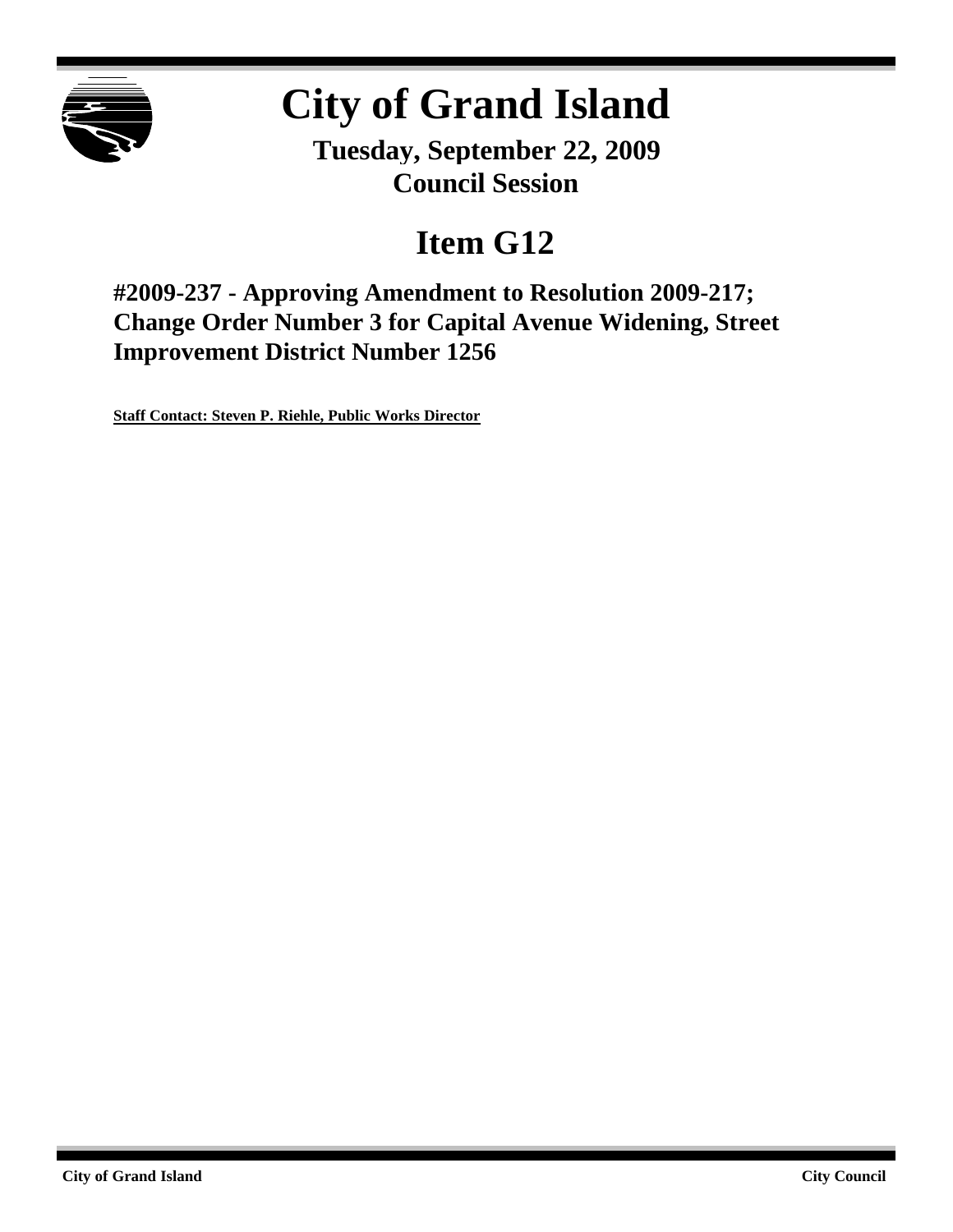### **Council Agenda Memo**

| <b>From:</b>    | Steven P. Riehle, Public Works Director                                                                                                             |
|-----------------|-----------------------------------------------------------------------------------------------------------------------------------------------------|
| <b>Meeting:</b> | September 22, 2009                                                                                                                                  |
| Subject:        | Approving Amendment to Resolution 2009-217; Change<br>Order Number 3 for Capital Avenue Widening, Street<br><b>Improvement District Number 1256</b> |
| Item $\#$ 's:   | $G-12$                                                                                                                                              |
| $Presenter(s):$ | Steven P. Riehle, Public Works Director                                                                                                             |

#### **Background**

On September 8, 2009 the City Council passed Resolution 2009-217 approving Change Order Number 3 for the Capital Avenue widening project.

#### **Discussion**

Resolution 2009-217 incorrectly listed the change order value at \$88,735.01. The actual total for Change Order Number 3 for the Capital Avenue widening project is \$141,330.31.

#### **Alternatives**

It appears that the Council has the following alternatives concerning the issue at hand. The Council may:

- 1. Move to approve
- 2. Refer the issue to a Committee
- 3. Postpone the issue to future date
- 4. Take no action on the issue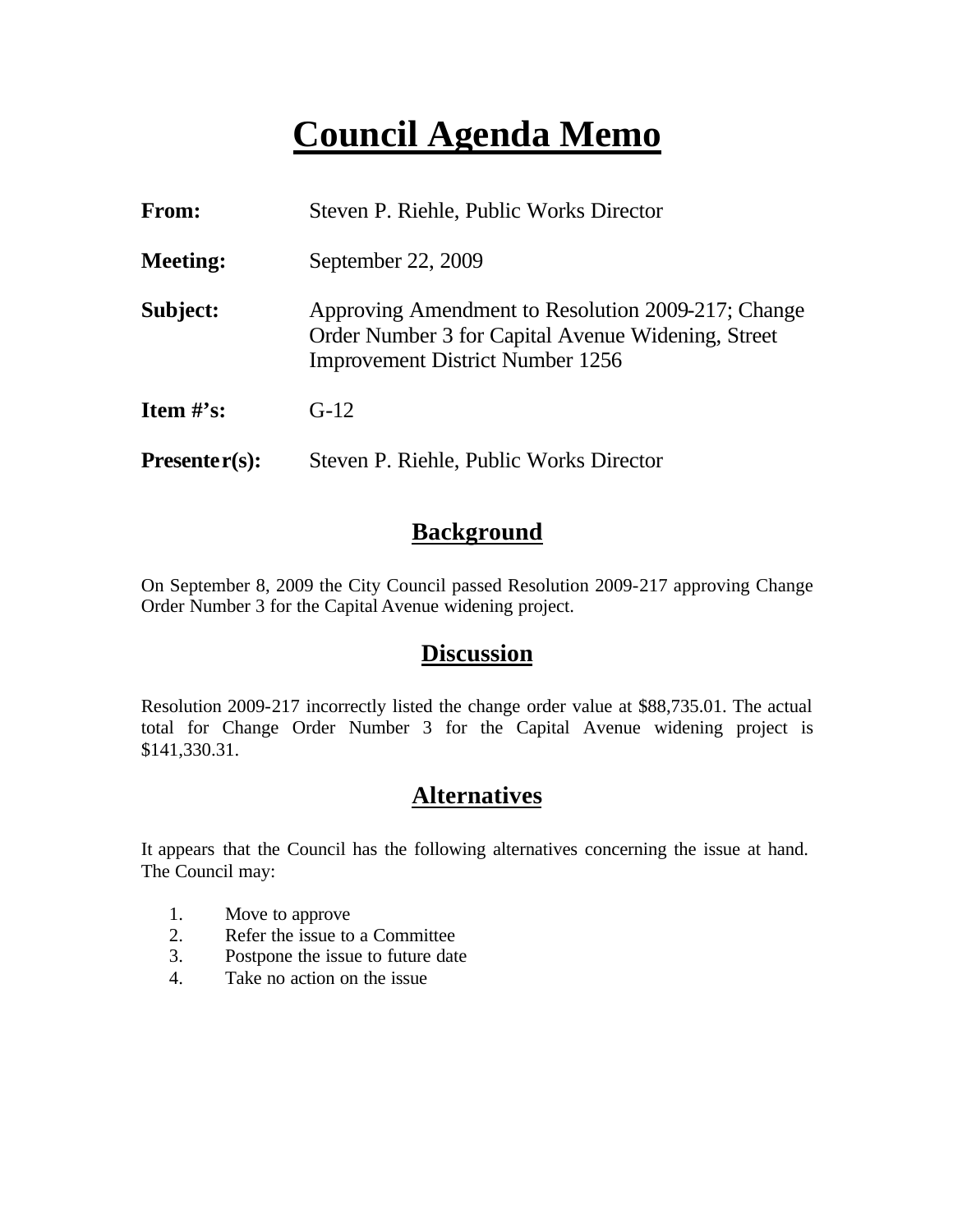### **Recommendation**

Public Works Administration recommends that the Council approve the update to Resolution 2009-217 to reflect the correct amount of \$141,330.31 for Change Order Number 3 for the Capital Avenue widening project.

### **Sample Motion**

Move to approve the update to Resolution 2009-217.